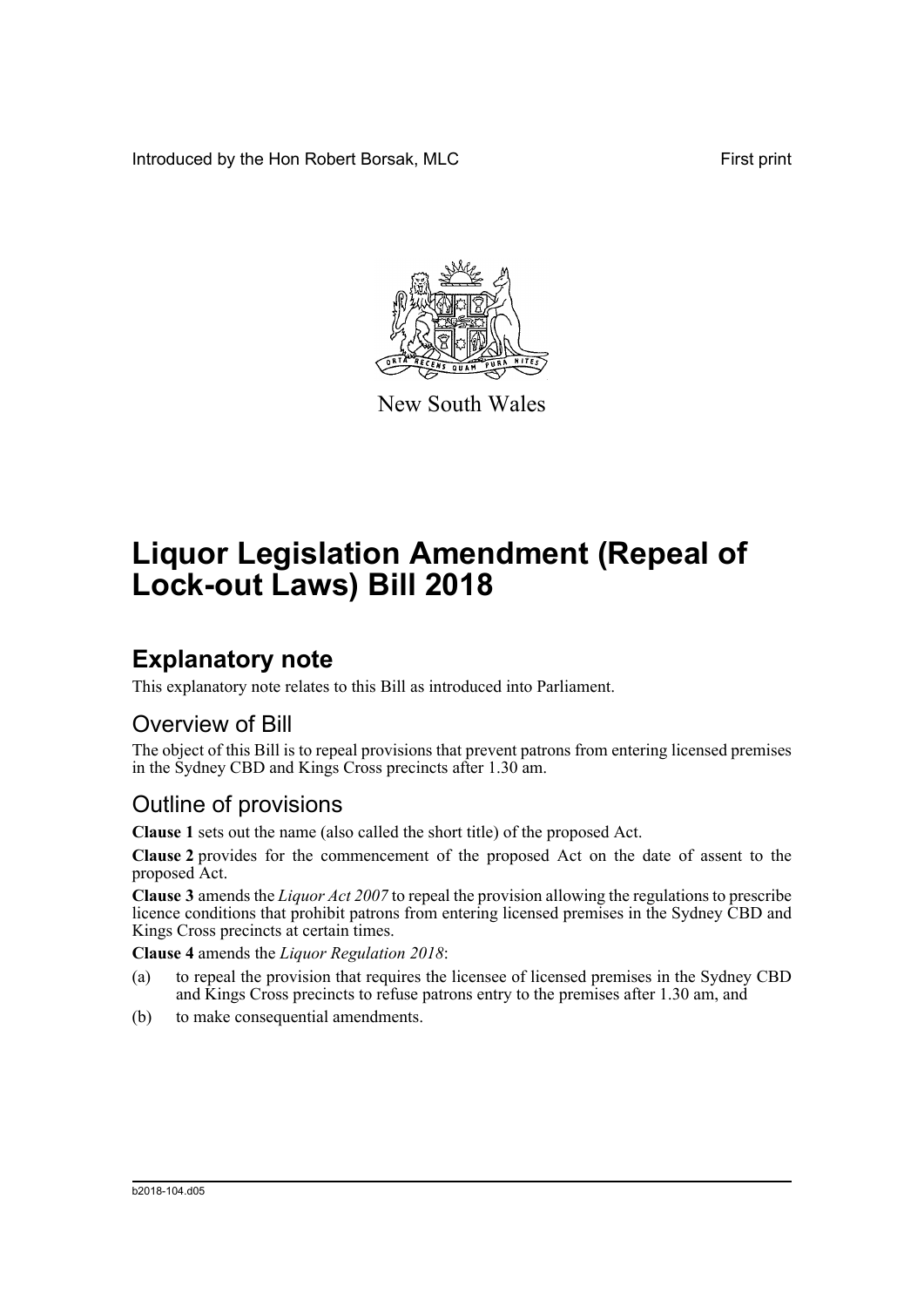Introduced by the Hon Robert Borsak, MLC First print



New South Wales

# **Liquor Legislation Amendment (Repeal of Lock-out Laws) Bill 2018**

### **Contents**

|   |                                     | Page |
|---|-------------------------------------|------|
|   | Name of Act                         |      |
|   | Commencement                        |      |
| 3 | Amendment of Liquor Act 2007 No 90  |      |
|   | Amendment of Liquor Regulation 2018 |      |
|   |                                     |      |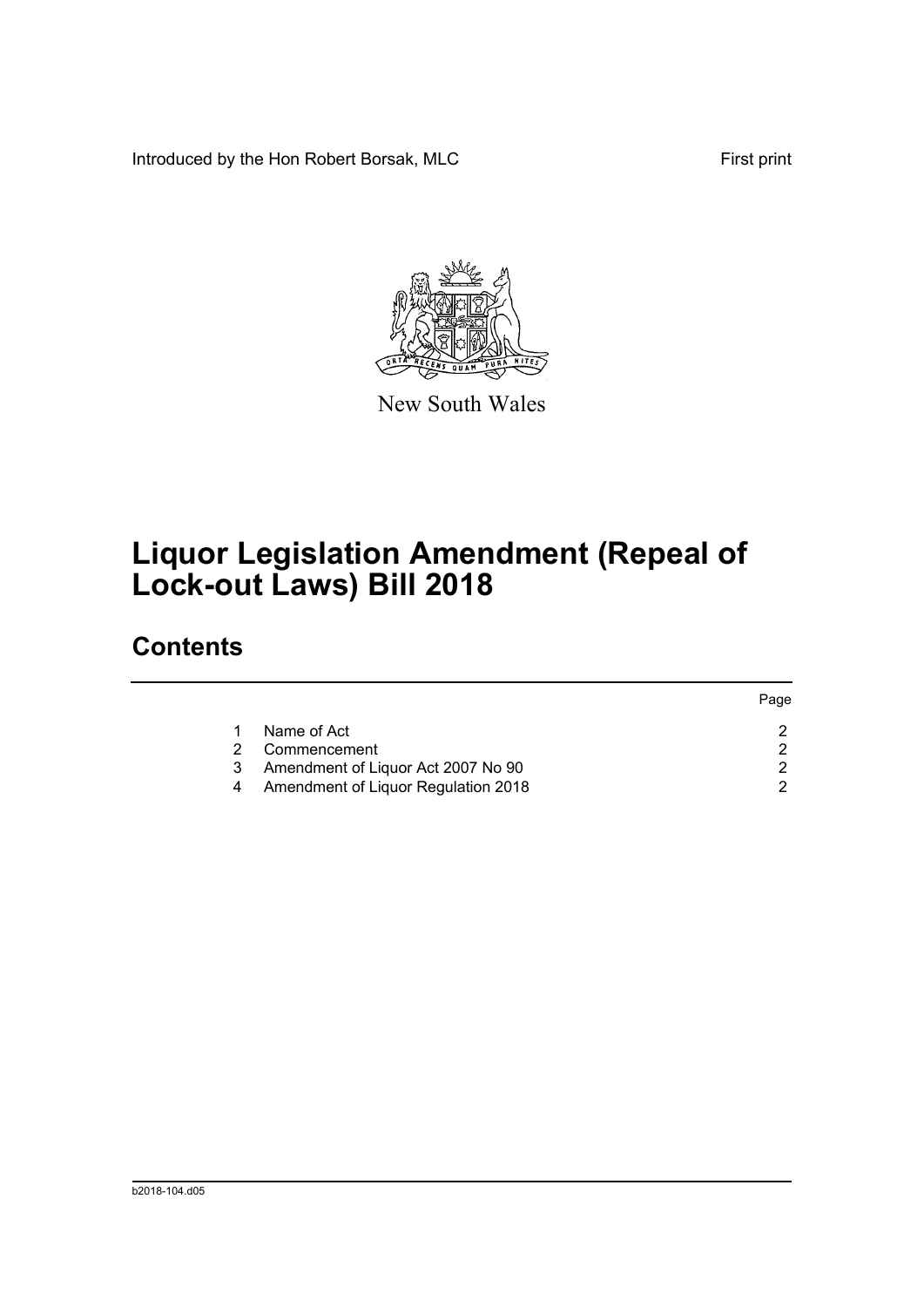

New South Wales

## **Liquor Legislation Amendment (Repeal of Lock-out Laws) Bill 2018**

No , 2018

#### **A Bill for**

An Act to amend the *Liquor Act 2007* and the *Liquor Regulation 2018* to repeal provisions that prevent patrons from entering licensed premises in the Sydney CBD and Kings Cross precincts after 1.30 am.